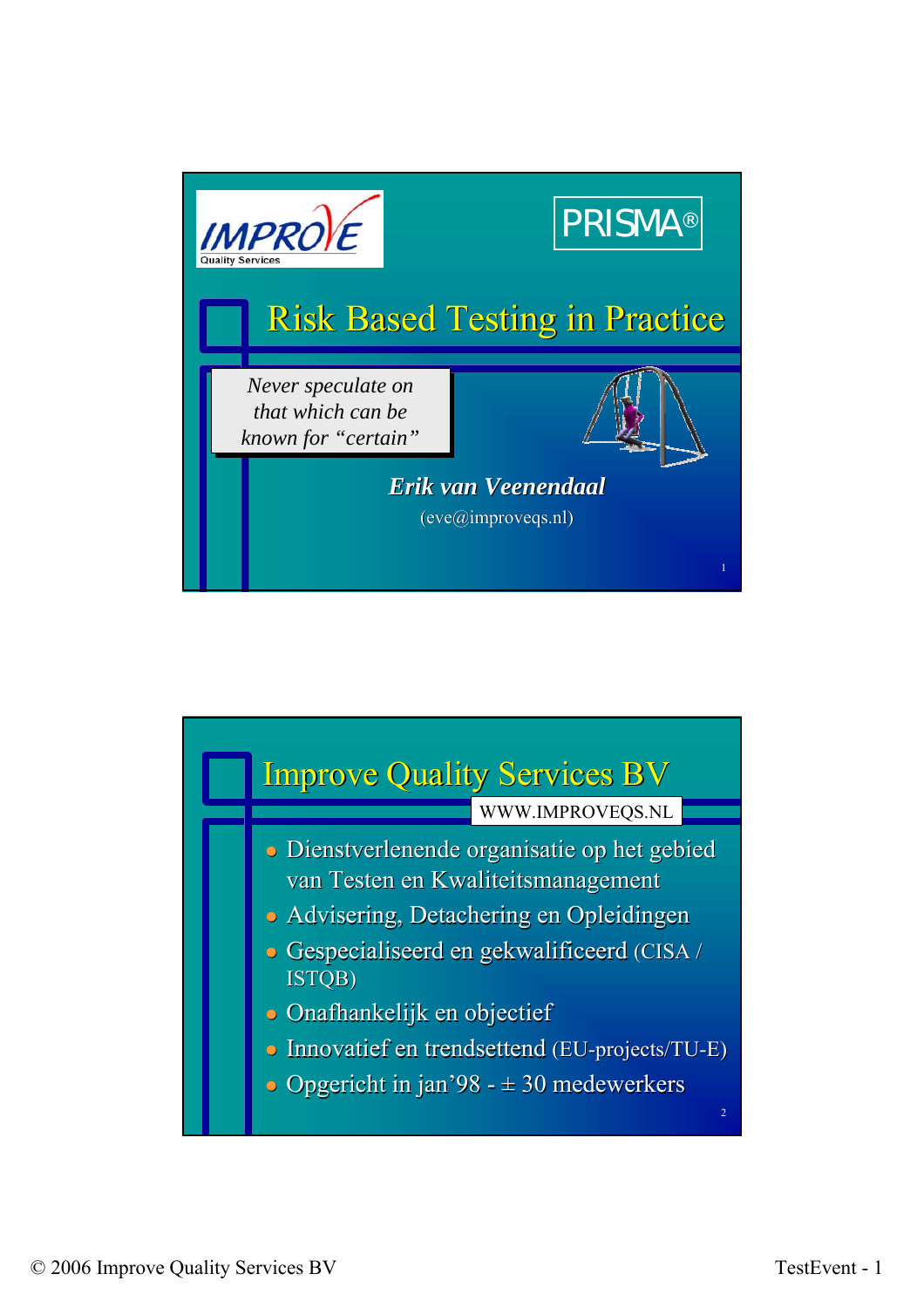![](_page_1_Figure_0.jpeg)

## What is Risk?

- "A factor that could result in a *future negative* consequence; usually expressed as impact and likelihood" (ISTQB Glossary)
- $\triangleright$  Testers 'only' have the responsibility to identify the risks and provide information on their status
- · "to dare to undertake"
- 4  $-$  management attitude and style……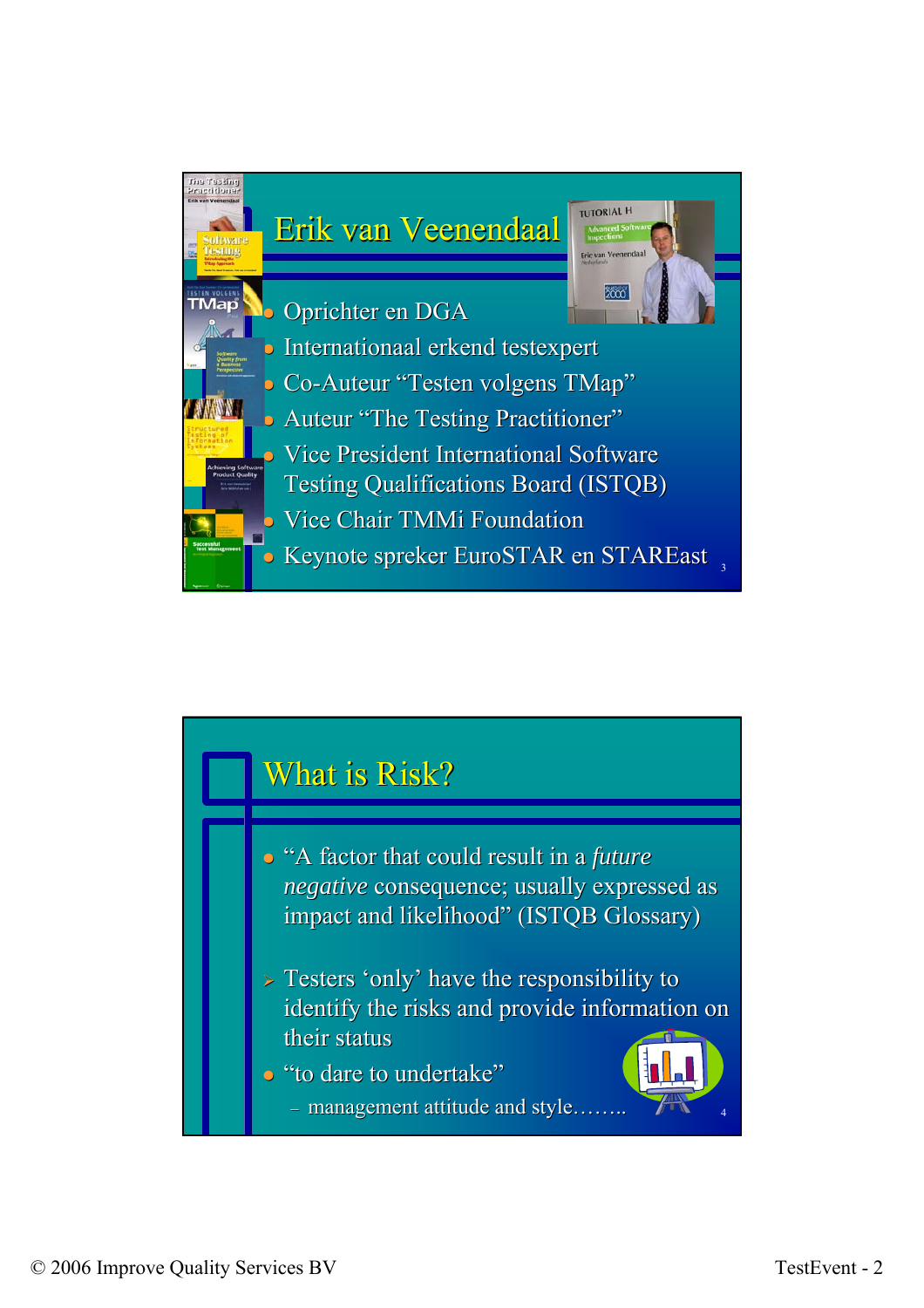![](_page_2_Figure_0.jpeg)

![](_page_2_Figure_1.jpeg)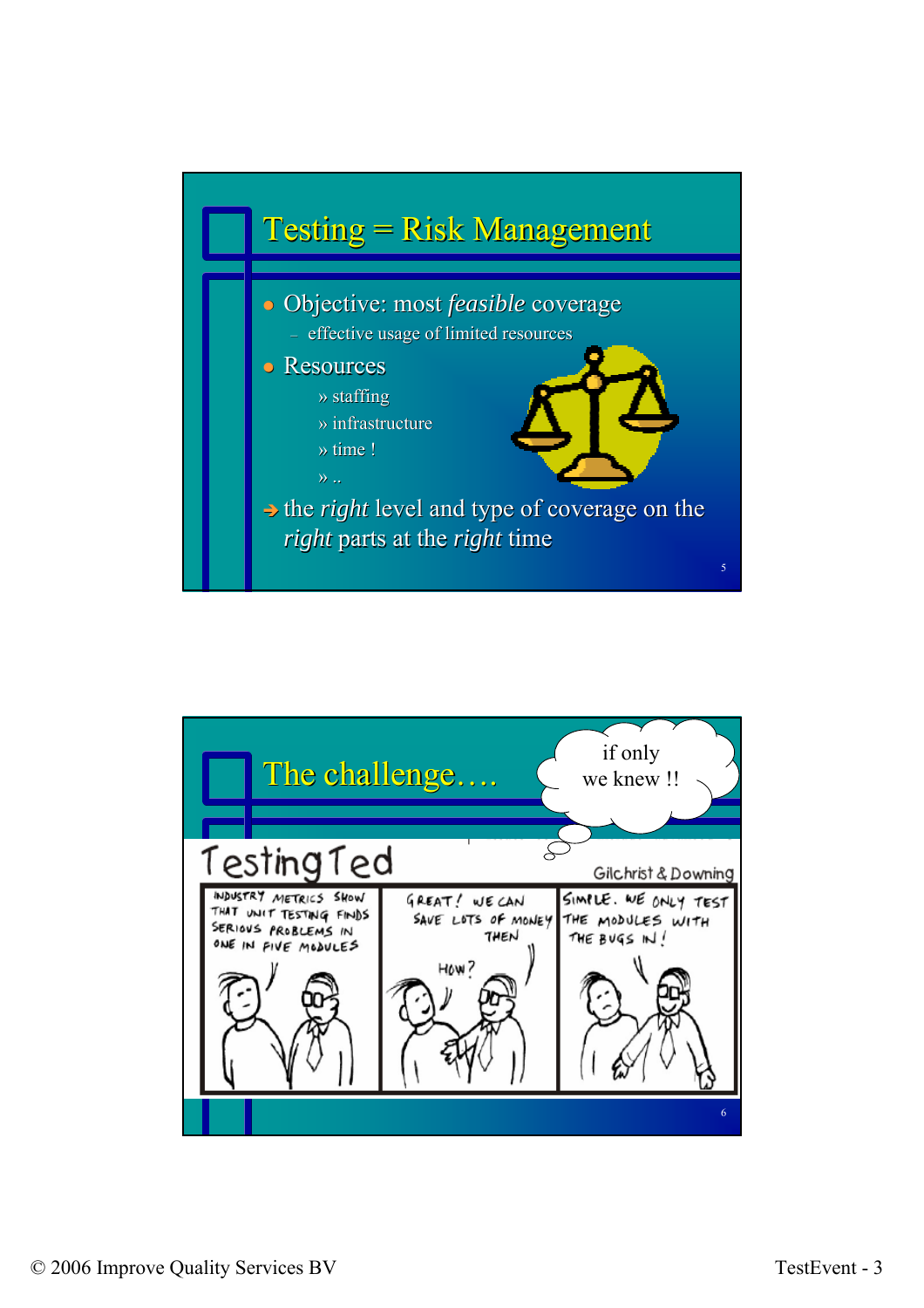![](_page_3_Figure_0.jpeg)

![](_page_3_Figure_1.jpeg)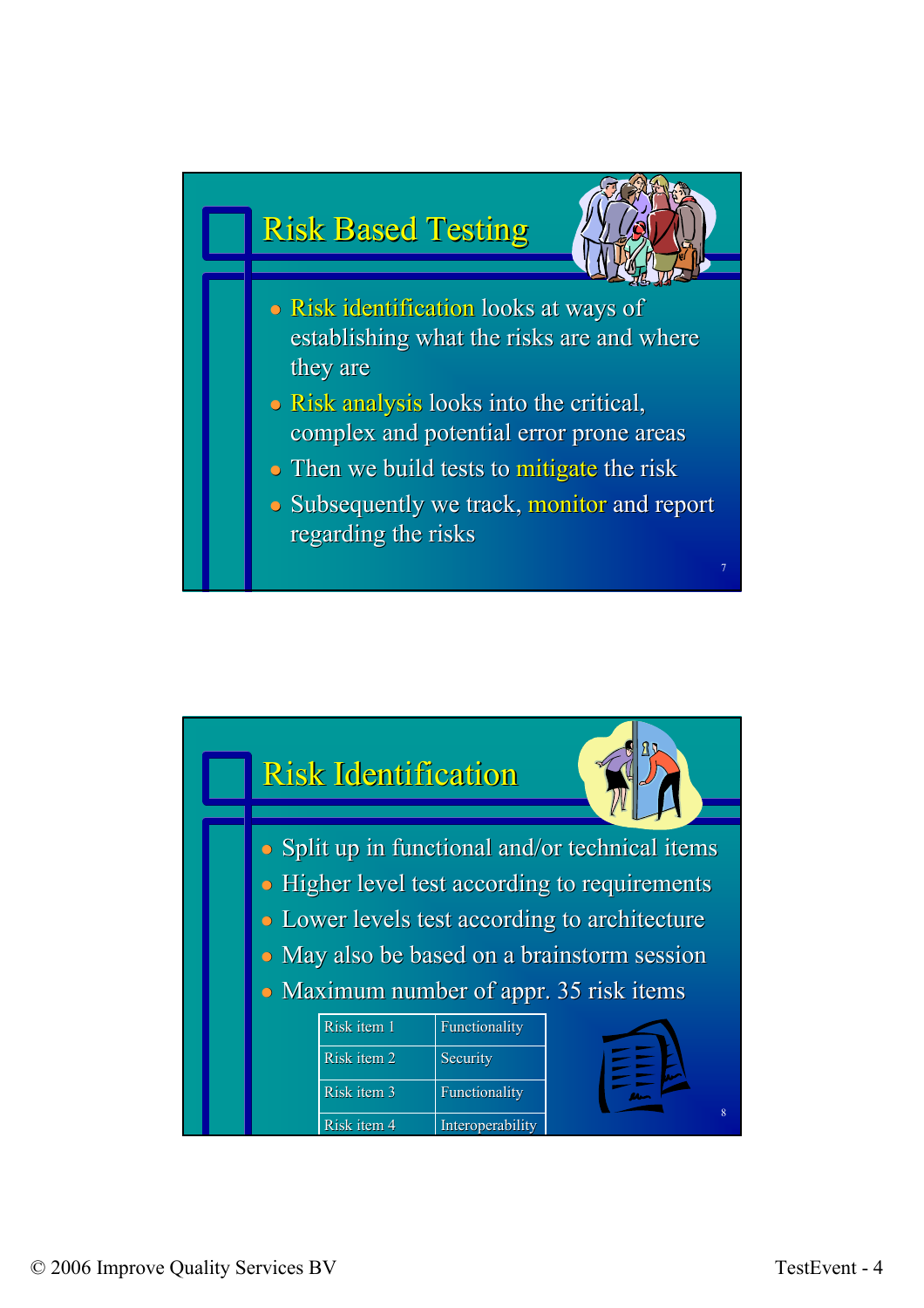![](_page_4_Figure_0.jpeg)

![](_page_4_Figure_1.jpeg)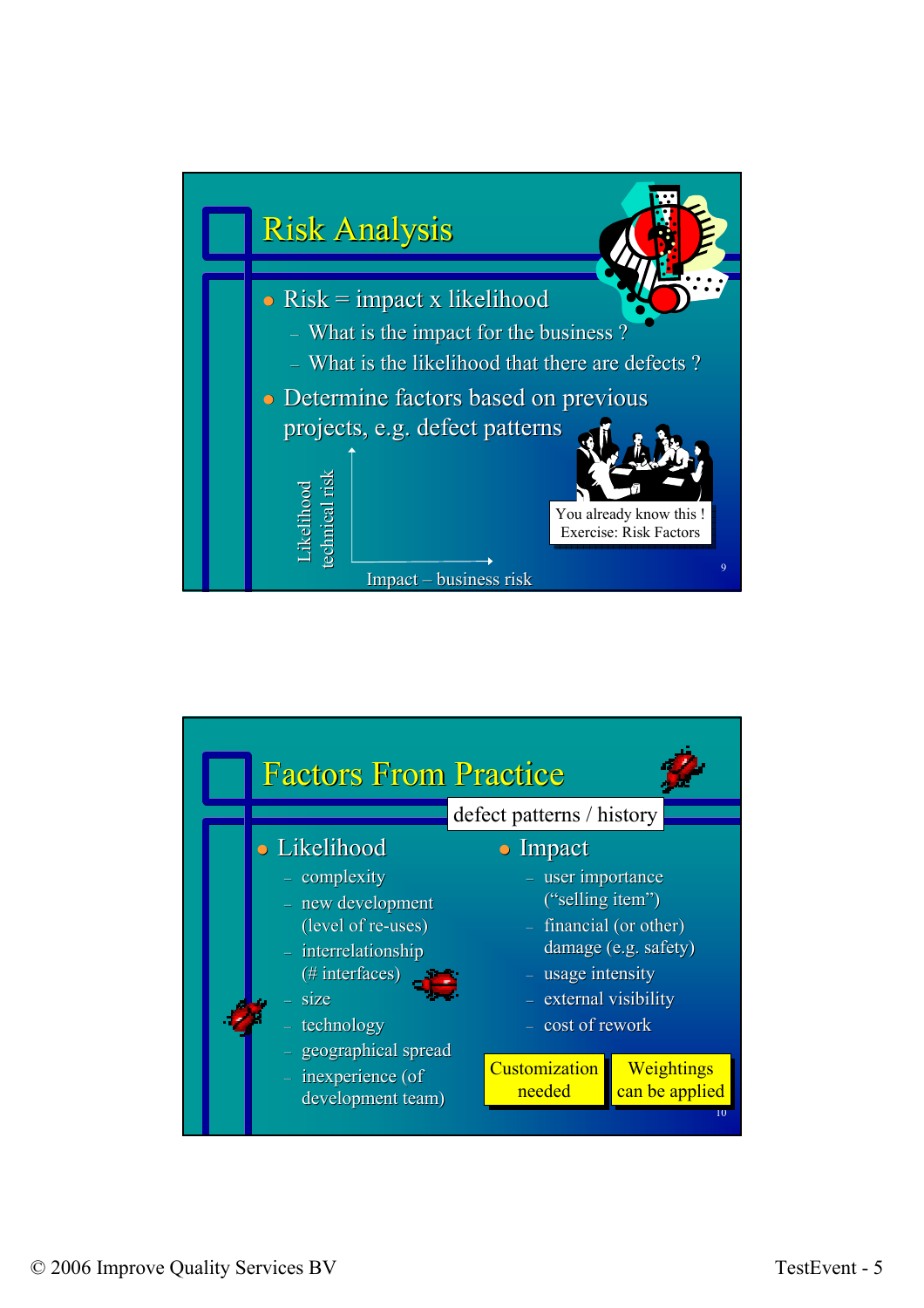![](_page_5_Figure_0.jpeg)

![](_page_5_Figure_1.jpeg)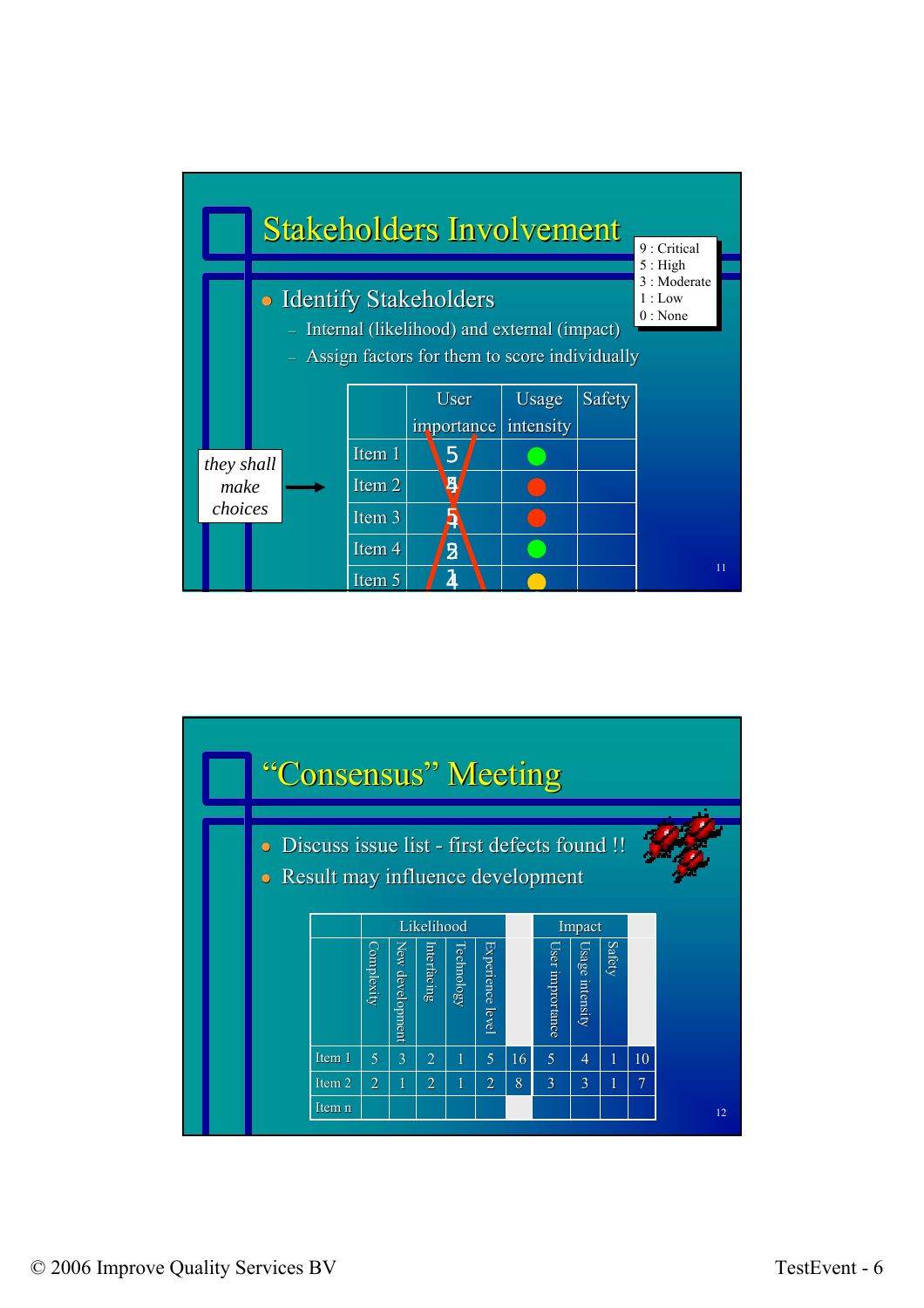![](_page_6_Figure_0.jpeg)

![](_page_6_Figure_1.jpeg)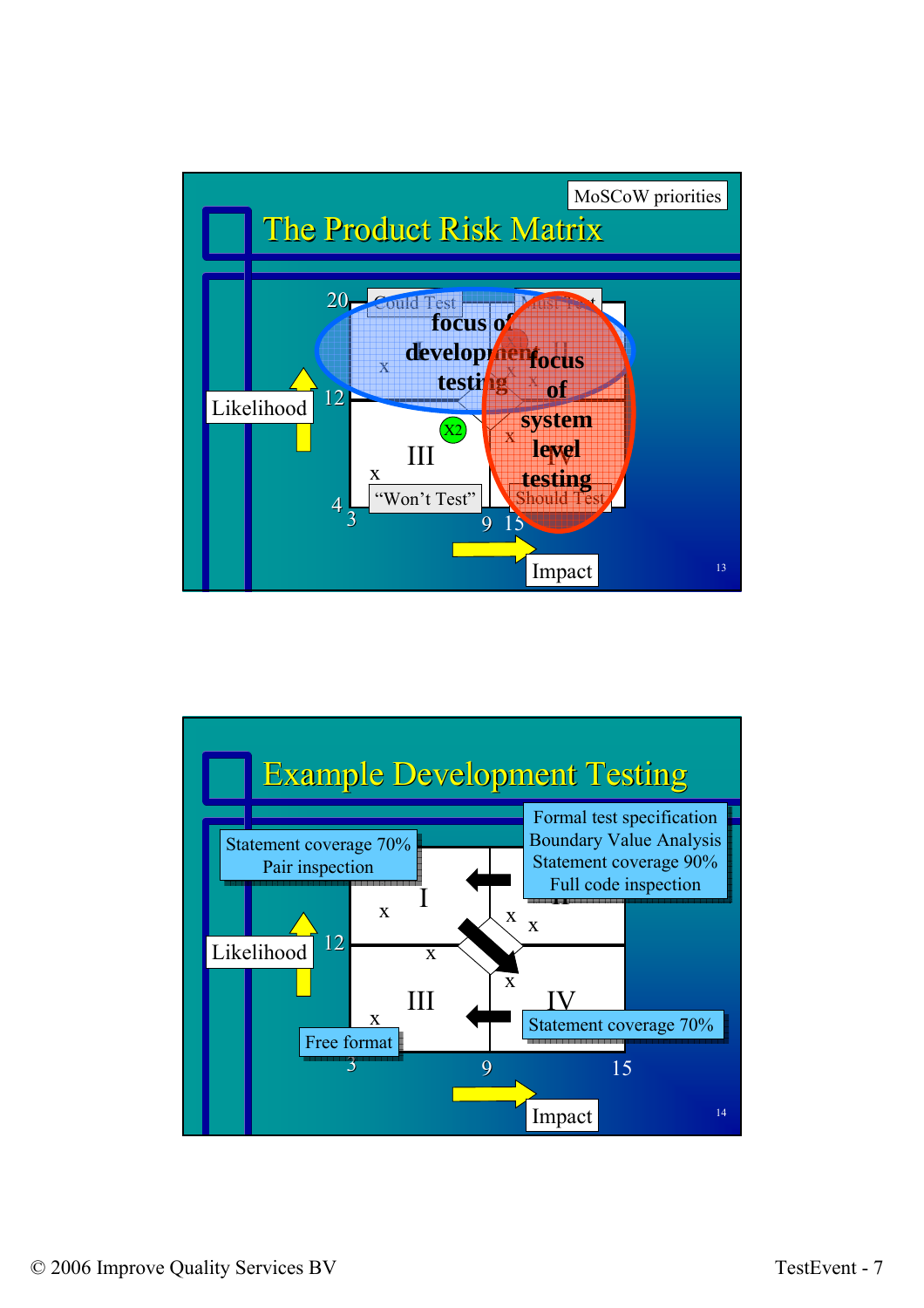![](_page_7_Figure_0.jpeg)

![](_page_7_Figure_1.jpeg)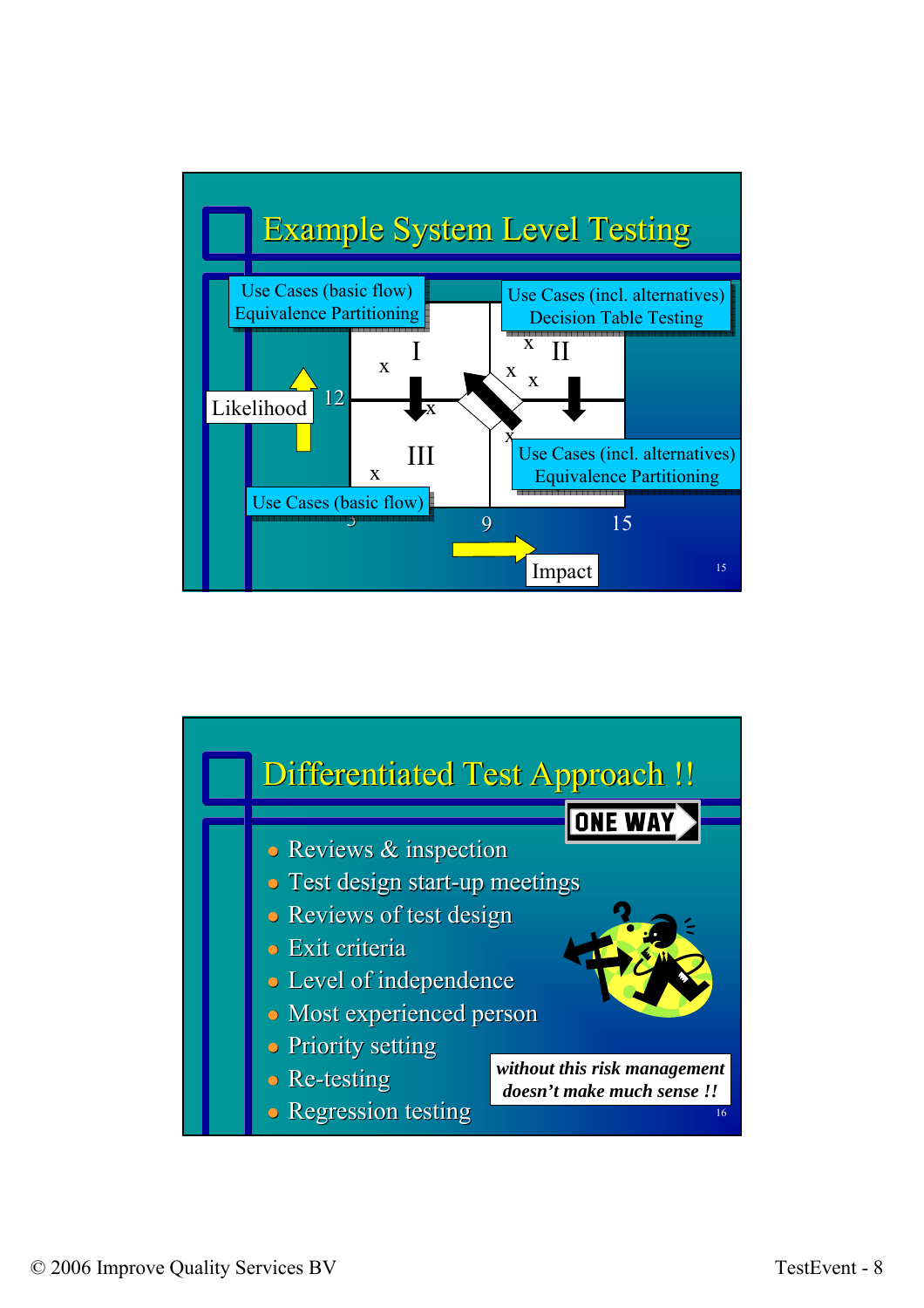|  | Shall be company specific<br><b>Practical Guideline</b> |                      |                                                         |                                                     |                                                    |  |
|--|---------------------------------------------------------|----------------------|---------------------------------------------------------|-----------------------------------------------------|----------------------------------------------------|--|
|  | Test level                                              | Quality<br>Attribute | Low<br>Risk                                             | Medium<br>Risk                                      | High risk                                          |  |
|  | Acceptance test                                         | Functionality        | Isolation<br>re-test<br>Basic flow UC<br><b>Testers</b> | Isolation<br>re-test<br>Use cases<br><b>Testers</b> | Full re-test<br>Use cases<br>Domain<br>experts     |  |
|  |                                                         | Security             |                                                         |                                                     |                                                    |  |
|  | System test                                             | Functionality        | Equivalence<br>Partitioning<br>No testware<br>reviews   | Equivalence<br>Partioning<br>Review test<br>designs | Decision<br>Table testing<br>Review test<br>design |  |
|  |                                                         |                      |                                                         |                                                     |                                                    |  |

![](_page_8_Figure_1.jpeg)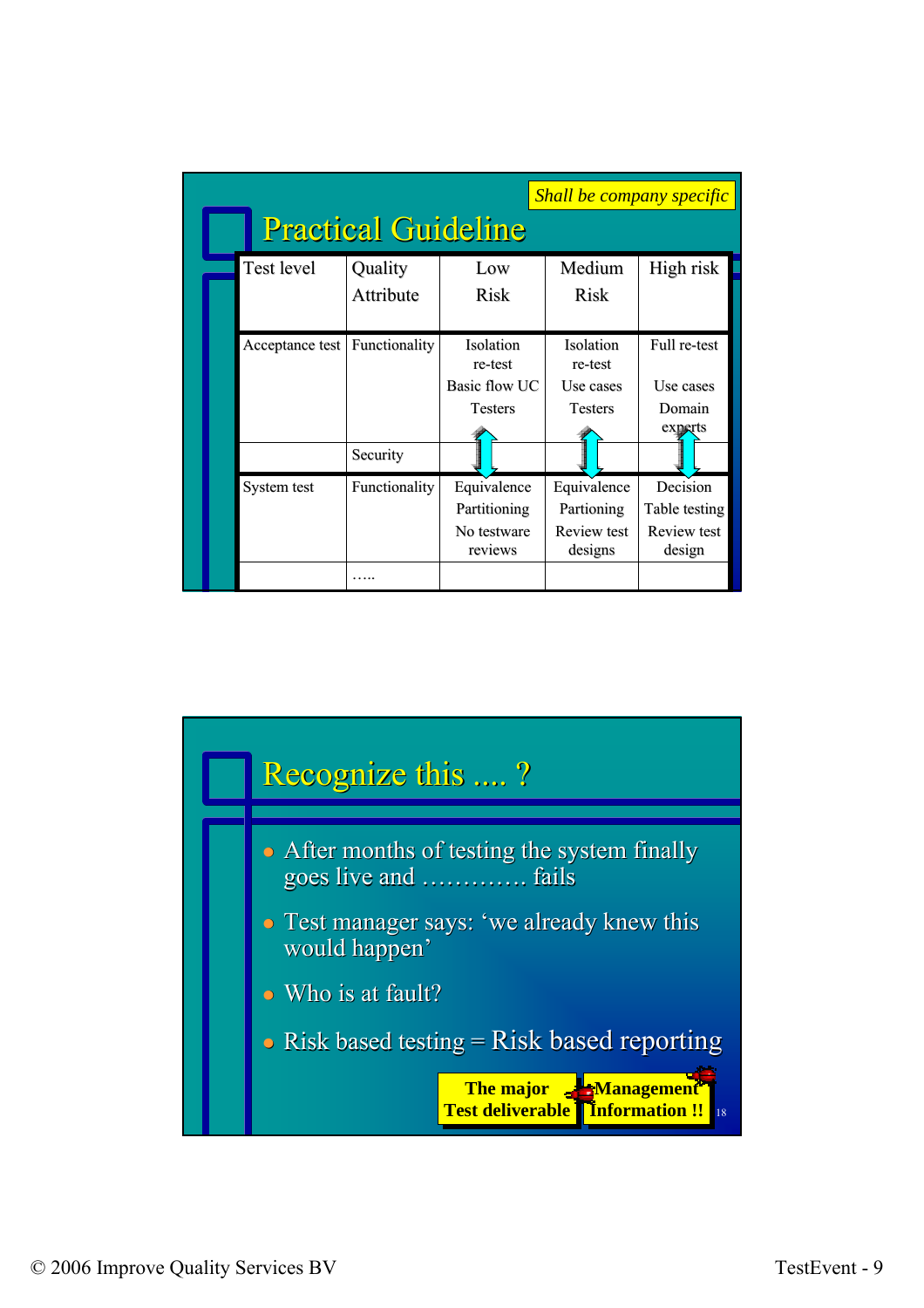![](_page_9_Figure_0.jpeg)

![](_page_9_Figure_1.jpeg)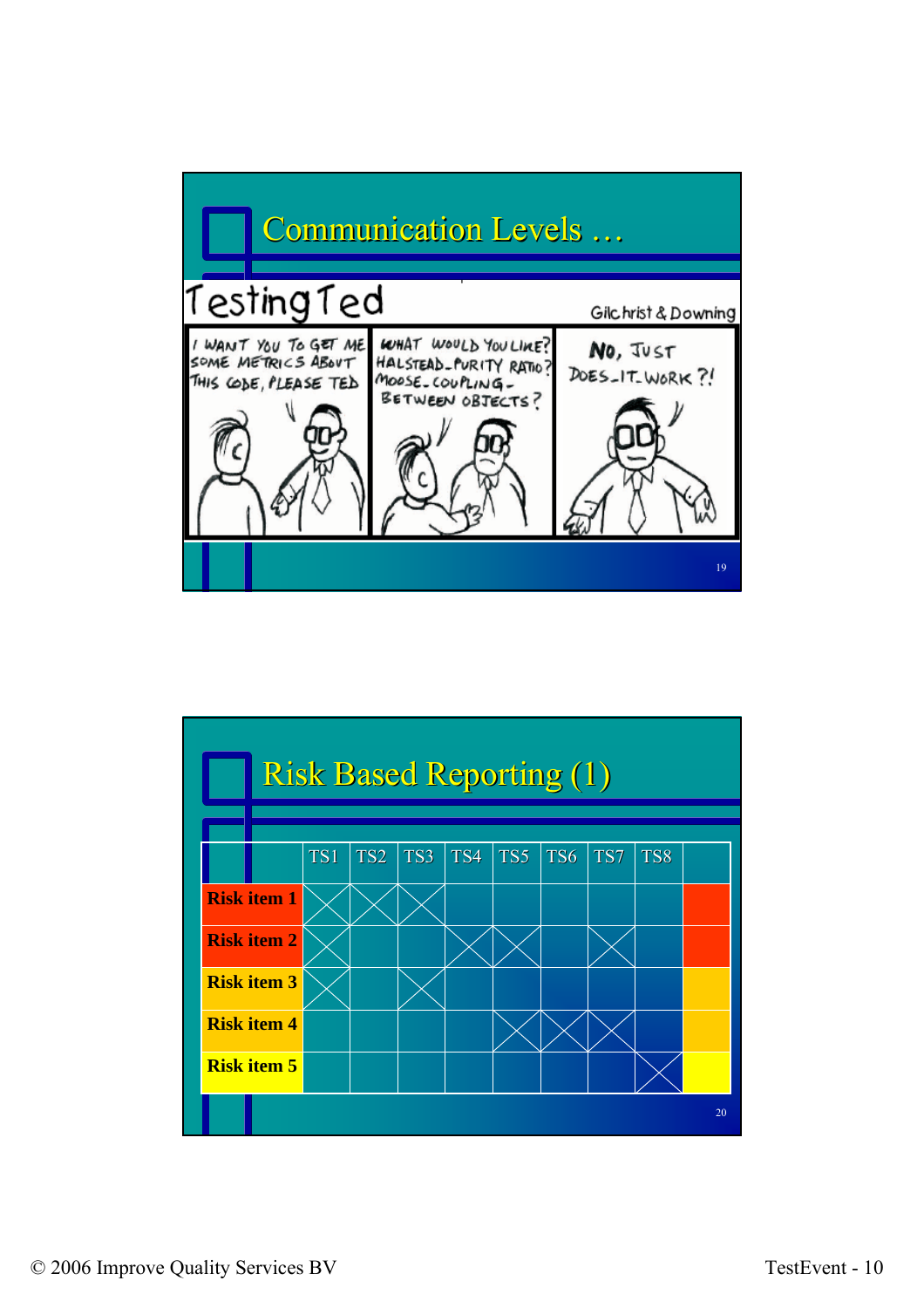![](_page_10_Figure_0.jpeg)

|                            | <b>Survey Results</b> |         |                          |  |  |  |
|----------------------------|-----------------------|---------|--------------------------|--|--|--|
|                            |                       | average | median                   |  |  |  |
|                            | • Ease-of-use         | 6,5     | 7<br>(large $\sigma_n$ ) |  |  |  |
| "it's simple but not easy" |                       |         |                          |  |  |  |
|                            | <b>• Usefulness</b>   | 7,6     | 8                        |  |  |  |
|                            | • Efficiency          | 7,4     | 7                        |  |  |  |
|                            | • Effectiveness       | 7,2     |                          |  |  |  |
|                            |                       |         |                          |  |  |  |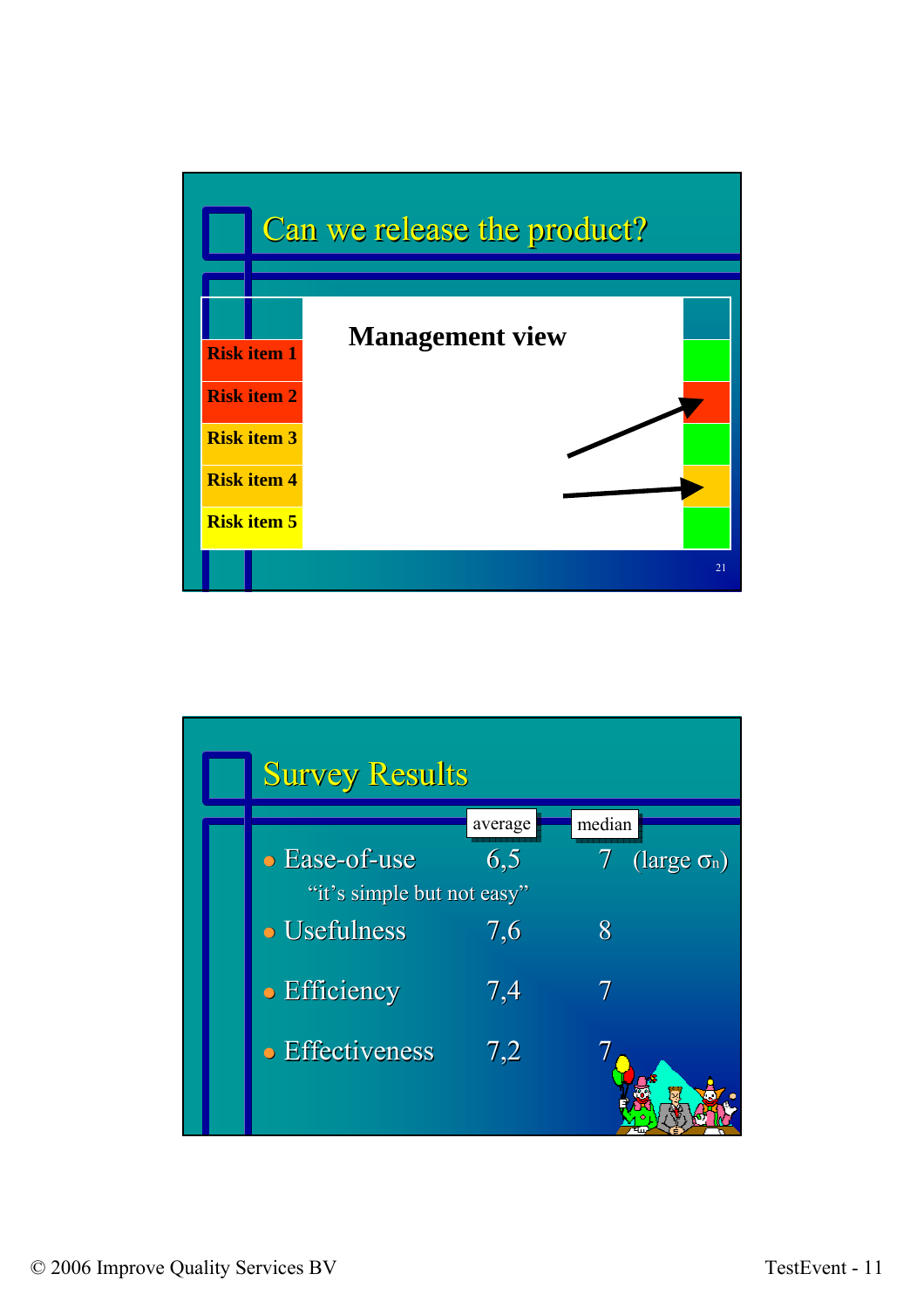![](_page_11_Figure_0.jpeg)

![](_page_11_Figure_1.jpeg)